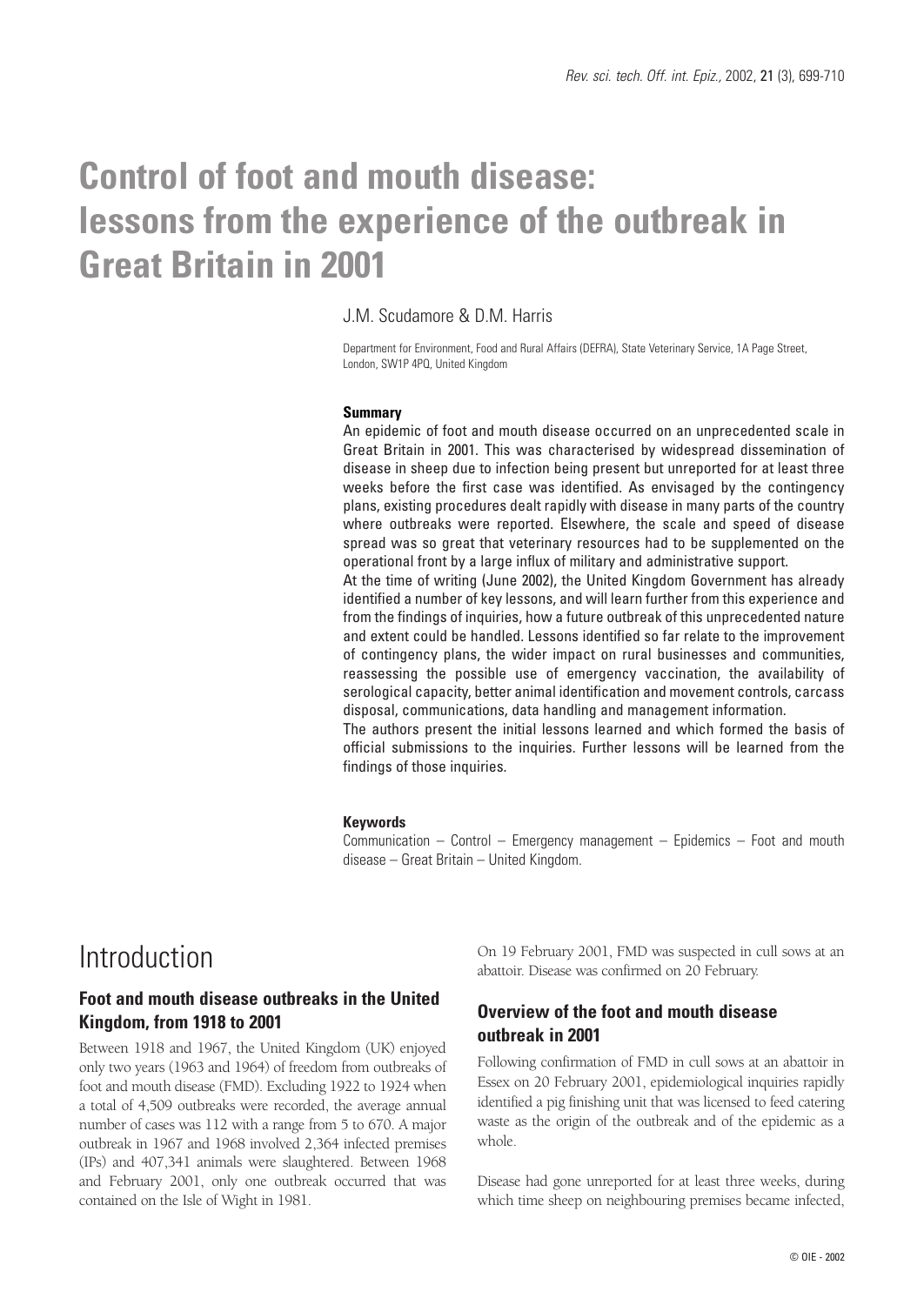probably by local airborne spread. The movement to livestock markets of these animals, which were incubating disease, before any report of suspicion was received by the State Veterinary Service (SVS) meant that the virus was already widely geographically disseminated by 20 February when the first outbreak was confirmed. By that date, disease was present on at least 57 premises, affecting 16 of the 23 counties that were eventually involved. Disease had already spread to Cumbria, Devon, North Yorkshire, Northumberland, Dumfries and Galloway, County Durham and Hereford, the areas which were ultimately the most severely affected by the epidemic.

Before disease was eradicated, animals on 2,026 infected farms in Great Britain (and an additional four in Northern Ireland) had been compulsorily slaughtered. In addition, animals considered to have been exposed to disease were also slaughtered on a further 8,000 premises.

In total, 4 million animals were slaughtered for disease control purposes with another 2.5 million killed on welfare grounds. No further outbreaks occurred after 30 September 2001 and the status of the UK as 'FMD-free without vaccination' was restored by the Office International des Epizooties (OIE: World organisation for animal health) on 22 January 2002.

Disease control was co-ordinated through the Departmental Emergency Control Centre (DECC) located at the Headquarters of the SVS in London. Local Disease Control Centres (LDCC) were established in those parts of the country where outbreaks of disease occurred. In most cases, LDCCs were established at the Animal Health Divisional Offices (AHDO) where the veterinary and technical staff of the SVS are located.

The 2001 FMD epidemic followed an outbreak of classical swine fever (CSF) (hog cholera) in 2000. The latter involved 16 IPs and was successfully contained within East Anglia.

# Lessons learned

### **General**

The outbreak of CSF in 2000 proved that, whilst existing instructions were fundamentally sound for dealing with outbreaks of exotic notifiable diseases, lessons could be, and were, rapidly learnt and implemented both during and in the aftermath of disease. Lessons learnt directly affected the response to the FMD outbreak. For example, the imposition of movement controls on premises where short management cycles require regular movement of stock between premises could result in overstocking. The need to provide an alternative route for the removal of such animals not affected directly by disease was addressed by the Pig Welfare (Disposal) Scheme. This provided the blueprint for the Livestock Welfare (Disposal) Scheme (LWDS) used during the FMD epidemic.

### **During the foot and mouth disease outbreak**

Lessons were learnt throughout the 2001 FMD epidemic at every level within SVS and the Department for Environment, Food and Rural Affairs (DEFRA). Some were practical lessons on disease control procedures whilst others were specific to the outbreak. The characteristics of the causative agent, the species of animal primarily involved (sheep in the 2001 epidemic) and the way that an outbreak will develop cannot be predicted in advance. Information from the field and the laboratory provided data for the veterinary managers, epidemiologists and scientists to inform policy-makers.

### **The post-outbreak period**

The internal process of acting upon the lessons learnt continues. This includes updating national and local contingency plans to take account of the experience gained during the 2001 epidemic, together with a review of planning for all other exotic diseases. In addition, a number of inquiries into the handling of the outbreak have been conducted, the findings of which will undoubtedly highlight further lessons that must be learnt.

The National Audit Office scrutinises public spending on behalf of Parliament (3).

### Scope of examination

The scope of the examination was 'to consider contingency planning, handling of the crisis, cost effectiveness and cost'. The principal findings of the National Audit Office were reported on 21 June 2002 as follows:

– the nature and scale of the 2001 outbreak were unprecedented

– DEFRA had prepared contingency plans which met European Union (EU) requirements

– the contingency plans of DEFRA were not sufficient to deal with an outbreak on this scale

– following eradication of the disease, DEFRA is revising contingency plans.

The Government commissioned three further inquiries by the following:

*a)* Sir B. Follet (Royal Society)

The aim of the inquiry was 'to review scientific questions relating to the transmission, prevention and control of epidemic outbreaks of infectious disease in livestock in Great Britain' (9).

*b)* Dr I. Anderson ('Lessons Learned')

This inquiry aimed at making 'recommendations for the way in which the Government should handle any future major animal disease outbreak in the light of the lessons identified from the handling of the 2001 FMD outbreak in Great Britain' (1).

#### *c)* Sir D. Curry

This inquiry considered the future of food and farming and reported in January 2002. Whilst not directly examining the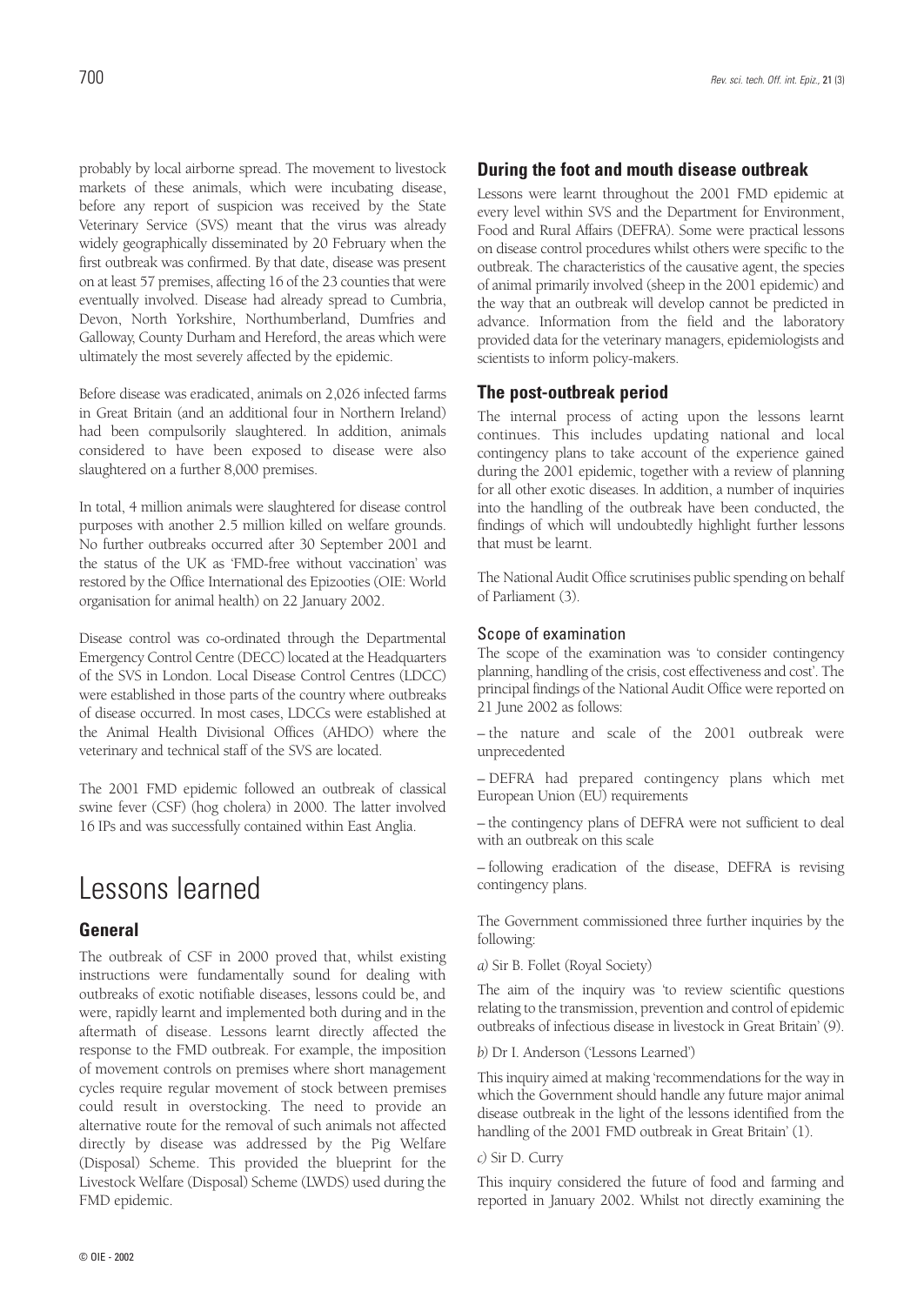handling of the FMD outbreak, a number of pertinent observations were made, as follows:

– development of an animal health strategy

– the need for the industry to maintain sound biosecurity

– strengthening of checks and control of illegal imports of meat products

– increased consultation with the industry on animal health issues (7).

In addition, a number of local inquiries have been conducted by the County Councils of Devon, Northumberland, Gloucestershire, Shropshire and Cumbria. With a more restricted remit, they reported more rapidly on how the disease affected each area and the lessons they considered had to be learned. Although these inquiries considered local impact, they provide useful lessons for DEFRA.

An EU conference on FMD in December 2001 demonstrated the value of an international forum for discussing and taking forward consideration of issues including vaccination as an alternative to 'stamping-out' disease (11). The outcome of this conference will inform discussions on new EU legislation for the control of FMD currently set down in Council Directive 85/511 (6). An International Symposium on control strategies in June 2002 also provided an opportunity for an exchange of ideas and experiences (4).

## Lessons learned

The lessons already learned include the need for the following:

– effective, large-scale operational contingency plans

– disease control policies that take full account of the wider rural policy context including mitigating the impact on rural businesses and communities

– consideration of the role of vaccination to control FMD by discussion within the EU and by research

– maintaining the availability of adequate laboratory diagnostic capacity

– further development of animal identification and movement controls

– planning for disposal options

– development of generally applicable lessons on improving communications, data management and management information.

Areas have been identified where existing policies had been successfully implemented during the outbreak, which emphasised the importance of maintaining existing practices that have been found to function particularly well. This

includes the use of independent and public scientific advice and the benefits of engaging early and effectively with other countries, in particular with other EU member states and the European Commission (EC).

In the early stages of the epidemic, exchange of information and experience in this regard took second place to the pressing need to fight widespread disease. This inevitably meant some duplication of effort and 're-inventing of the wheel' although this has helped to provide a wide base of expertise throughout DEFRA, and beyond, which has been put to good use in the ongoing process of updating instructions and plans.

# Contingency plans

The Government had existing contingency plans prepared according to EU criteria (8). These were based on available knowledge and international experience at that time and represented the accepted international standard for such plans. The plans were required to deal with the most likely scenario, that of a local epidemic of up to ten simultaneous cases and subsequent tracings, most likely involving cattle and pigs. The plan was implemented effectively at the start of the outbreak but the unprecedented range and nature of the outbreak in the UK meant that the demands placed on the Government exceeded those that had been anticipated in terms of resources and some aspects of control strategy.

In October 2001, revision and updating of existing detailed local plans and veterinary guidance began. The experience gained from the epidemic was also codified into updated operational contingency plans. These will also ensure that dealing with a future disease outbreak takes full account of the wider impact of the disease on the rural economy and the need to protect the environment and human health. Other member states and countries elsewhere are also reviewing and revising their plans which, similarly to those of the UK, were based on the expectation of an outbreak occurring on a similar scale to those previously experienced.

The Government has identified a number of actions that may need to be taken, although these will be subjected to a specific veterinary risk assessment in the event of an outbreak to ensure that the response is proportionate. The Government will also take account of the findings of the inquiries that are being undertaken and will revise the plan of action if necessary.

The actions that will be taken are as follows:

– all movements of susceptible animals would be stopped throughout the country once the first case was confirmed

– infected areas and surveillance zones would be introduced, imposing movement restrictions and strict biosecurity requirements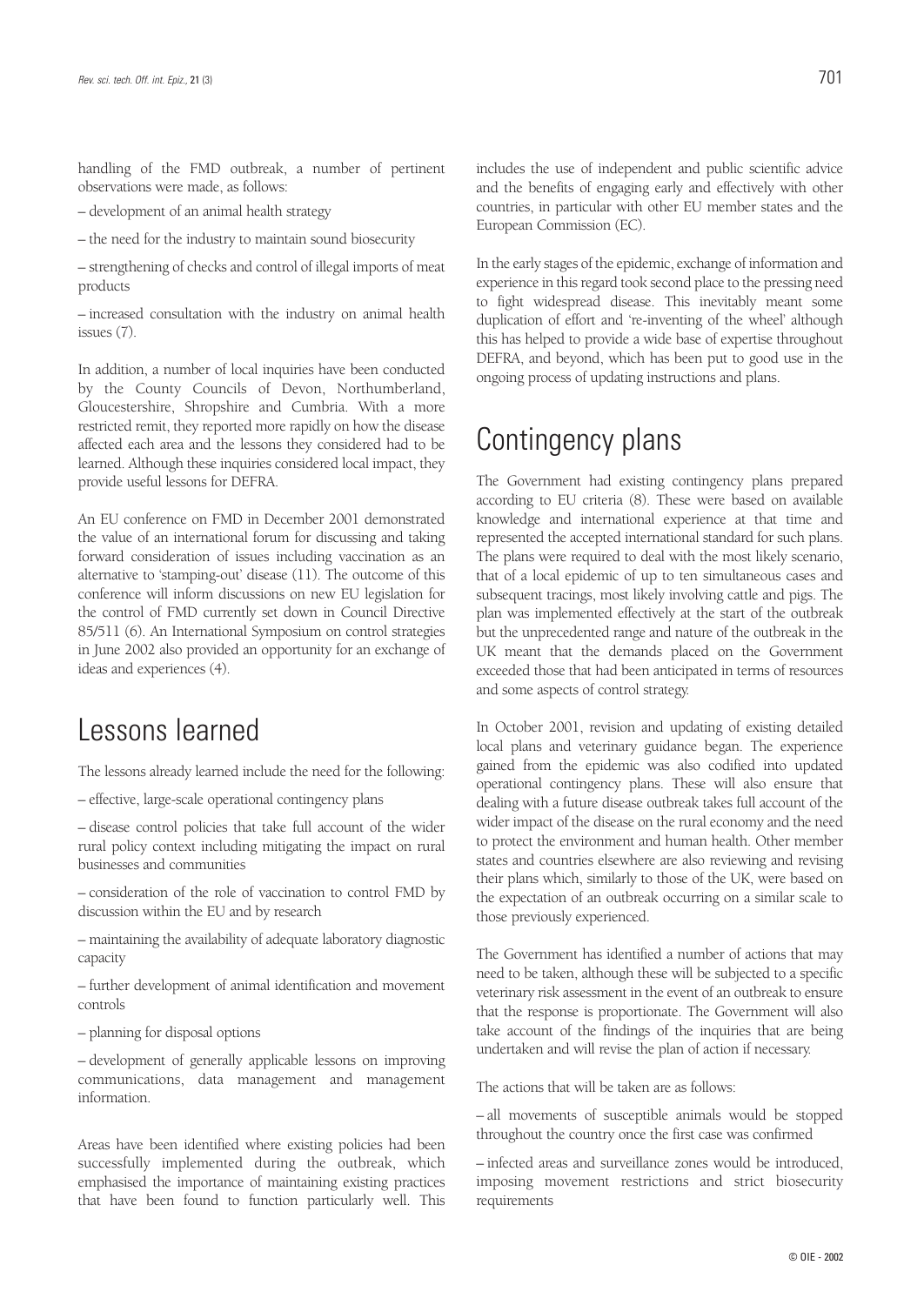– animals on IPs would be culled within 24 hours of report

– susceptible animals on premises contiguous to the IPs would be culled within 48 hours, subject to veterinary judgement

– dangerous contacts would be traced and slaughtered as rapidly as possible

– emergency vaccination would be considered as a separate strategy, but not as an alternative to slaughter in the first instance

– footpaths would be closed within infected areas only following a veterinary risk assessment.

To address the broader issues of preparedness and the detailed structures and staffing required for the operation to function effectively, the plan will cover the following aspects of disease control:

*a)* carcass disposal routes

*b)* procurement and contract management

*c)* financial structures and systems

*d)* information technology (IT) systems

*e)* management information

*f*) communications

– within DEFRA

– between organisations involved

– with the farming and wider community

*g)* staff resources

– availability of other Government staff to manage the operation

– co-operation with other agencies concerned, such as the Environment Agency, Government Offices and local authorities

– involvement of the armed forces.

No contingency plan can ever be considered finalised or complete. A contingency plan is a living and constantly evolving document, a process to which the highest priority must be given.

A contingency plan must allow implementation of different components or procedures in particular instances in response to the situation at that time. Each outbreak is unique, so a flexible and adaptable approach is required.

The plan must be updated and amended to ensure that policy developments, operational experience, perceived risks and recommendations from all recognised authorities are reflected.

All those involved in, or affected by, the plan should participate in the development thereof and have access to the current version.

There should be national and local simulation exercises to test plans in the light of current knowledge and practices to ensure they provide an effective response to deal with FMD and other diseases.

# Epidemiology unit

Veterinary officers from the SVS conduct routine epidemiological investigations in the course of their other activities, such as investigations into tuberculosis (TB) and bovine spongiform encephalopathy (BSE). There is in-house epidemiological training whilst some officers have postgraduate qualifications in epidemiology.

During the CSF outbreak in 2000, a team of specialist veterinary officers was established to conduct detailed epidemiology inquiries on farms, at markets and in companies that visited livestock premises.

A similar system was used during the FMD epidemic in 2001. Local epidemiological teams were established in each LDCC reporting to the Chief Veterinary Officer (CVO) at SVS Headquarters. This included highly experienced SVS staff, experts from the Institute for Animal Health (IAH) in Pirbright, the Veterinary Laboratories Agency (VLA) and epidemiologists from abroad.

The Headquarters team acted as the focus for all information from the field and provided an epidemiological overview, allowing policy-makers and senior veterinary managers to be better advised on the way the outbreak was developing so that they could determine what strategy was required to combat the disease.

## Risk assessment unit

During an outbreak, measures must be introduced, based on available information, which will result in minimising disease spread. As more information on the nature of the disease and the epidemic is obtained, consideration can be given to amending those measures, usually by relaxation. To allow an informed decision to be made on the nature, extent and implementation of any amendment, the CVO established a risk assessment unit. This included experienced state veterinarians and internationally recognised experts in FMD and in risk analysis. Thirty-three formal risk assessments were performed and published. In addition, the unit provided advice to policymakers and veterinary managers on many other aspects of disease control.

Throughout the outbreak, great efforts were made to allow normalisation of agricultural practices and to address other demands on the countryside for tourism and different businesses. Relaxation of disease control measures could only take place if it could be shown there would not be an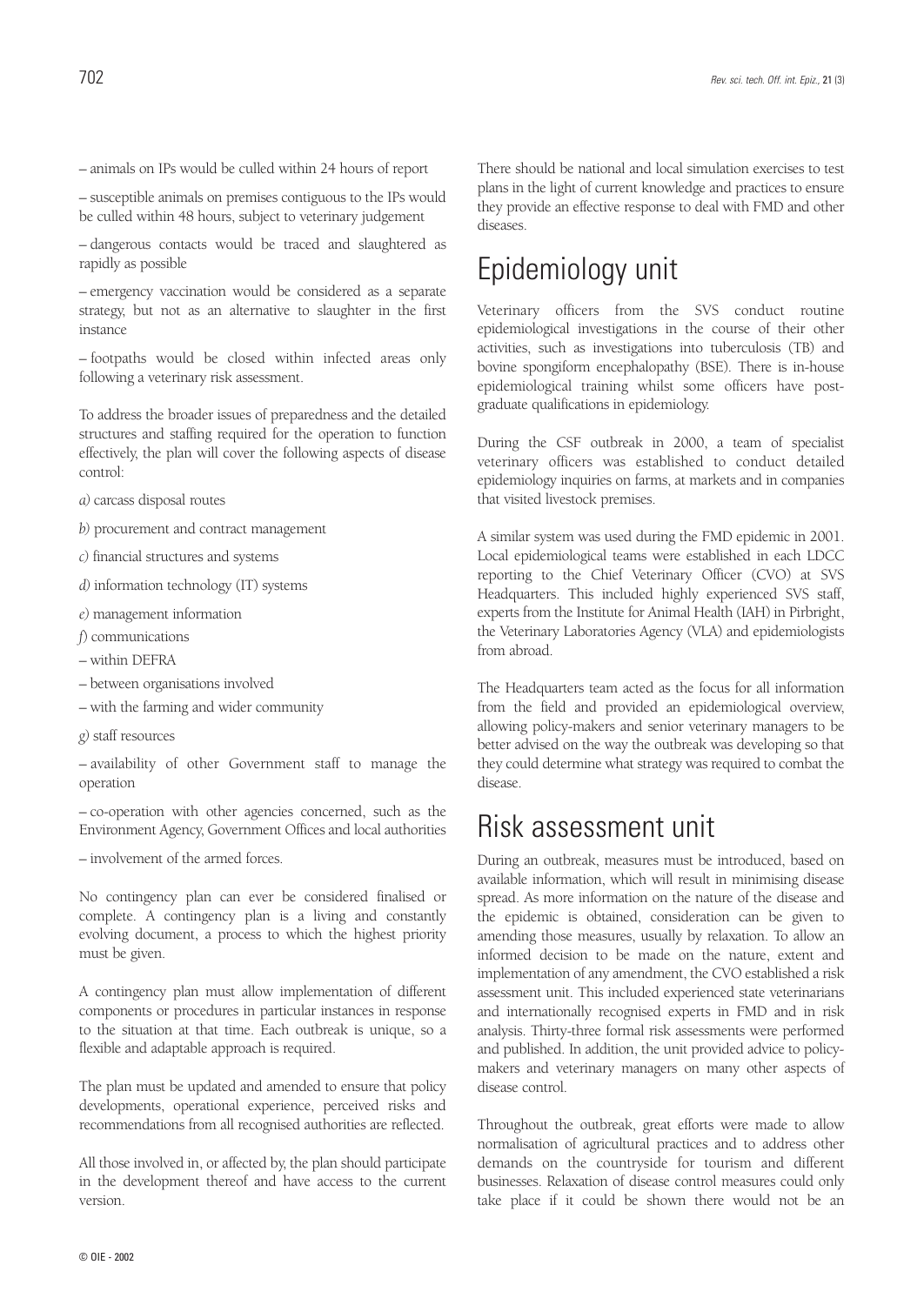unacceptable increase in the risk of the disease spreading. This was a role of the risk assessment unit. The consequences of disease control measures sometimes went far beyond the livestock industry and had major effects on tourism and other rural businesses.

Before any change to the measures was allowed, effective guidance, advice, legislation and infrastructure had to be implemented.

# Serology

Perhaps the most striking and epidemiologically significant feature of the 2001 FMD epidemic was that the disease occurred principally in sheep. As clinical signs are not always obvious in this species, serology was of great importance.

Serology was used as follows:

- to aid diagnosis
- to provide epidemiological information
- to allow restrictions to be lifted in infected areas
- to carry out surveillance sampling to attain disease freedom
- to allow movements of livestock.

The existing high-containment laboratory facilities and testing capacity at the IAH at Pirbright rapidly proved insufficient to process increasing demands. To increase capacity of an acceptable standard of disease containment, DEFRA funded improvements to laboratories at the Centre for Applied Microbiological Research (Porton Down), the Animal Health Trust (Newmarket) and VLA Regional Laboratories at Penrith, Shrewsbury and Luddington.

This was a major achievement, which increased weekly capacity from 400 to over 200,000 tests, in time to deal with the numerous samples taken through the autumn as major efforts were made to lift restrictions. This action also enabled the UK to achieve FMD-free status rapidly after the epidemic ended.

To ensure that sampling of animals was undertaken as rapidly as possible, hundreds of lay blood samplers were successfully trained and supervised. Contingency plans for serology testing on a mass scale include a mechanism for the rapid commissioning of laboratories.

To allow area restrictions to be lifted at the earliest opportunity, there must be confidence that disease is not present. A characteristic of the outbreak in 2001 was the transience of clinical signs in sheep. This meant that extensive, statistically based serological surveillance was essential to achieve disease freedom.

## Carcass disposal

A paper on the lessons learned concerning carcass disposal is also published in this volume (10). During the course of this outbreak, an agreed disposal hierarchy was developed and followed, striking the difficult balance between disease control, protecting the environment and avoiding risk to public health.

Disposal of carcasses, particularly the use of burning and burial, aroused the most public reaction with demonstrations by local residents against the use of some mass burial sites. There is a need to ensure that sufficiently biosecure disposal routes are available immediately, which can be operated within environmental and other constraints and where possible, are acceptable to the public.

## **Communications**

### **Internal**

The importance of communications between, and within, the many components of a co-ordinated response to FMD was highlighted by this outbreak.

Communications between the field and head office allow the distribution of instructions and the exchange of intelligence on the disease situation. Unless an accurate real-time ground picture can be obtained, the many demands for resources such as veterinarians, animal health and field officers, slaughtermen, managers, administrators, equipment, vehicles and disposal capacity are difficult to assess.

#### **External**

Actions must be carried out in an open and transparent manner. This is useful in increasing awareness and understanding of roles and responsibilities by the industry and public but must never be permitted to delay decisions and disease eradication actions.

### **Farming industry**

Communications with representatives of those most directly affected (the stakeholders) are crucial to the success of any campaign to control disease. Ensuring that all those with a role to play in preventing the spread of disease understand and meet their personal responsibilities is critical to the success of any disease control programme.

Regular weekly meetings with the national stakeholder organisations – extending well beyond the food and farming sectors – proved an invaluable means of two-way communication and joint problem-solving.

Not all livestock keepers are members of industry organisations or associations and therefore will not receive advice from the stakeholder representatives. It was important that DEFRA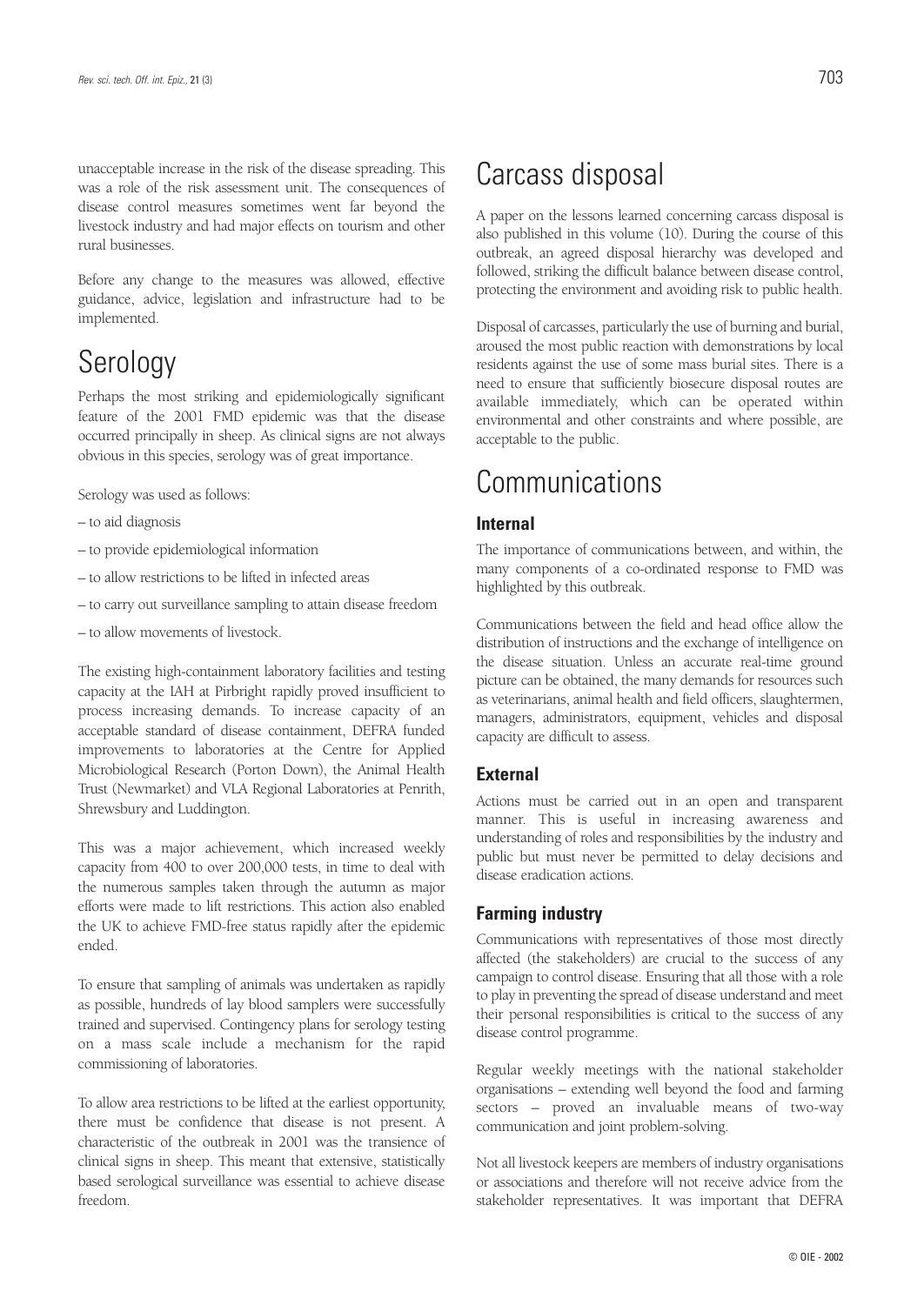Whilst the value of the DEFRA internet site for providing rapid, up-to-date information was understood, the limited access to that medium by many in the farming sector was also appreciated. Direct mailings of all important advice were made to every registered livestock keeper, supported by advertisements in the farming press, radio advertisements, interviews on local television and radio and by providing telephone help lines.

### **Effective communication**

Communication on all aspects of the disease, control of the disease and the impact on the countryside must be straightforward and timely. This can be difficult at a time of crisis, but all methods must be exploited to improve the information that can be given, the accuracy of the information and the speed at which it is provided.

Much was achieved during the epidemic, both centrally and locally, but DEFRA is striving to improve public communications and to provide information that is timely, factual and clear, to demonstrate openness and provide accessibility to information and to key personnel. It is particularly important that all within Government who provide information to the public, from ministers to case officers managing a cull on a farm, be well informed, up-to-date and able to explain the policy that is being implemented.

There are also lessons to be learned on presenting Government policies abroad, especially when the media is concentrating on negative stories. Communications must provide positive information focused on the particular concerns of individual countries. In all these areas, efforts begun during the epidemic will be maintained.

# Management information

The battle against the epidemic was conducted in a very public arena with a constant demand for accurate, detailed and timely information data and statistics on all aspects of the disease control operation. Much information was provided to ministers, Parliament, the EC and member states, the OIE, overseas administrations and embassies, the press and the public.

### **Disease Control Systems**

A Disease Control System (DCS) is a single database which combines all disease control data. Initial problems with data entry meant the DCS could not easily provide the management information required and as the system had been developed solely in relation to disease control, it could not easily be integrated with the financial management system. All these issues are now being addressed with the aim of producing an integrated system which takes full account of the need for detailed management information across all aspects of a disease and disease control. Upgrading existing spreadsheet-based systems was found to be inadequate to handle the volume of data generated by an outbreak of this scale.

## **Geographic information systems**

The value of a geographic information system (GIS), already recognised during the CSF outbreak, was confirmed by use during the FMD epidemic at both local and national levels. The GIS provided location data and allowed separate databases to be combined to provide graphical representations of disease status. The production of high quality and specific maps, greatly helped the effort to deal with the disease and to explain the process to others. The GIS is a data handling tool that will play an increasing role in any future disease outbreak and resources are being made available to ensure such a tool is available.

# Structural and organisational changes

Permanent structural and organisational changes have already been made, and others identified; these would come into effect in an emergency.

The creation of the DEFRA in June 2001 united government responsibilities for farming, fisheries and the food chain with other aspects of the rural economy and environmental protection. This allows development of all rural and agricultural policy to be handled in a co-ordinated and coherent way which will help to ensure that all aspects of rural life and the environment are fully considered in any future outbreak of animal disease.

The Civil Contingencies Secretariat within the national administration of the UK is a co-ordinating body and centre of expertise set up to improve the response of central government and the UK. The purpose of the Secretariat is to make the country more effective in planning for, dealing with, and learning lessons from, emergencies and disasters. The Secretariat provides integrated planning and thinking and coordinates action across departments. The tasks of the Secretariat are to identify potential crises, to help departments pre-empt or handle them, and to manage any necessary co-ordination.

Two new Directorates were established within DEFRA.

The CVO became the Director General of Animal Health and Welfare, responsible for policy on all animal health, welfare and veterinary matters.

A position of Director General of Operations and Service Delivery (DGOSD) was established, with responsibilities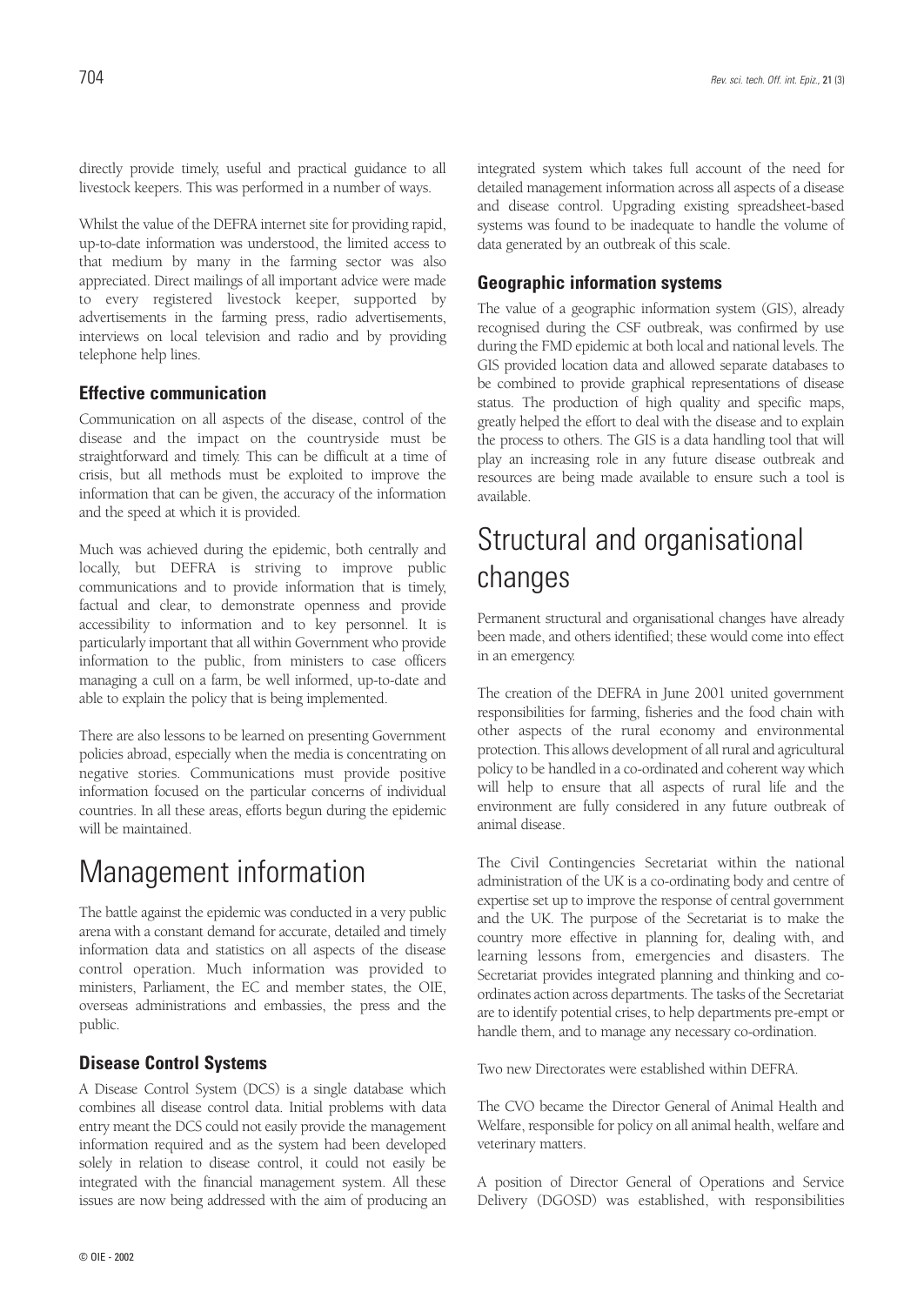including the delivery of field services. Response during an emergency should be improved by this directorate. In the event of any future disease outbreak, the entire field operation would be within the command of the DGOSD, to ensure effective delivery across the range of agencies involved in outbreak control which extend beyond veterinary considerations.

This change will promote joint working, a more integrated and co-ordinated service to key customers, more integrated IT and a shared use of premises and support. The change will help in designing more resilient structures and improve emergency response arrangements. Many of these advantages were apparent during the FMD epidemic and the co-operative working arrangements established then have contributed to this change in structure.

The benefits of a broad cross-departmental approach to handling problems, particularly those that affect much of the country, were recognised.

The need to engage all stakeholders and interested organisations, particularly locally based organisations, in developing the approach to policy and operational issues was appreciated.

Liaison and co-operative working should take place at all times so that prior to an emergency, all parties will fully understand their roles and responsibilities so as to act in the most effective way.

## Clear lines of management

Clear lines of management are important to allow all staff to understand their roles, actions and responsibilities and to ensure they are aware of where to seek further guidance, either for themselves or for others affected by the outbreak. This is of particular importance where many agencies with whom SVS would not normally work are involved in disease control.

Within the SVS, the following management system was rapidly established and, with modifications in response to the developing situation, provided the framework of the management throughout the outbreak.

### **Local management**

Implementation of policy, allocation of tasks and co-ordination of activity were undertaken by the LDCC under the existing management of the Divisional Veterinary Manager (DVM), complemented by a Regional Operations Director (ROD) and Military Commander. Regular briefings brought these together to maintain an effective and co-ordinated response.

### **Head Office**

Within head office, two separate, but closely linked management structures were developed to handle different aspects of the epidemic.

### **Departmental Emergency Control Centre**

As with the CSF outbreak, a national Departmental Emergency Control Centre (DECC) was established within 24 hours of confirmation of FMD. This was the single central point to which all suspicions of disease were reported and from where disease on a premises would be confirmed by or on behalf of the CVO. The centre collated data from the field on all aspects of disease control and included the epidemiology unit.

#### **Joint Co-ordination Centre**

This outbreak of FMD saw the innovative approach of using a Joint Co-ordination Centre (JCC) as an effective response to the need for greater co-ordination and co-operation within DEFRA, across Government, with the armed forces, and with many agencies and non-governmental organisations.

The structure and organisation of the JCC encouraged swift exchange of information, allowing solutions to be rapidly found to problems as, or before, they developed. Regular briefings kept all members informed and ensured rapid and integrated action on operational issues.

The agencies most closely involved in disease control and some major stakeholders maintained a presence. The JCC was also the point where the veterinary, operational and military commands united at the national level.

The JCC was considered a success and will be used in future animal disease outbreaks as an immediate element of the interim contingency plan.

## **Vaccination**

The circumstances within which emergency vaccination may be used to aid in the control of FMD are set down in EU legislation. The future role of vaccination in FMD control, given the recent advances in discriminatory testing, will no doubt be considered at EU level and within the wider international community. The UK will continue to contribute to discussions on the revised proposal for a new EC directive to control FMD. The experience of the FMD outbreak in 2001 and the findings of the EU conference on FMD, which recognised that the EC needed to be able to respond rapidly and flexibly to future outbreaks and that the appropriate response might include emergency vaccination, will be taken into account in the deliberations on the directive.

Contingency planning includes identifying potential vaccination centres and their requirements, and updating instructions for running a campaign. Experience shows that fixed trigger points for vaccination are difficult to define, due to the many variables involved in different outbreaks.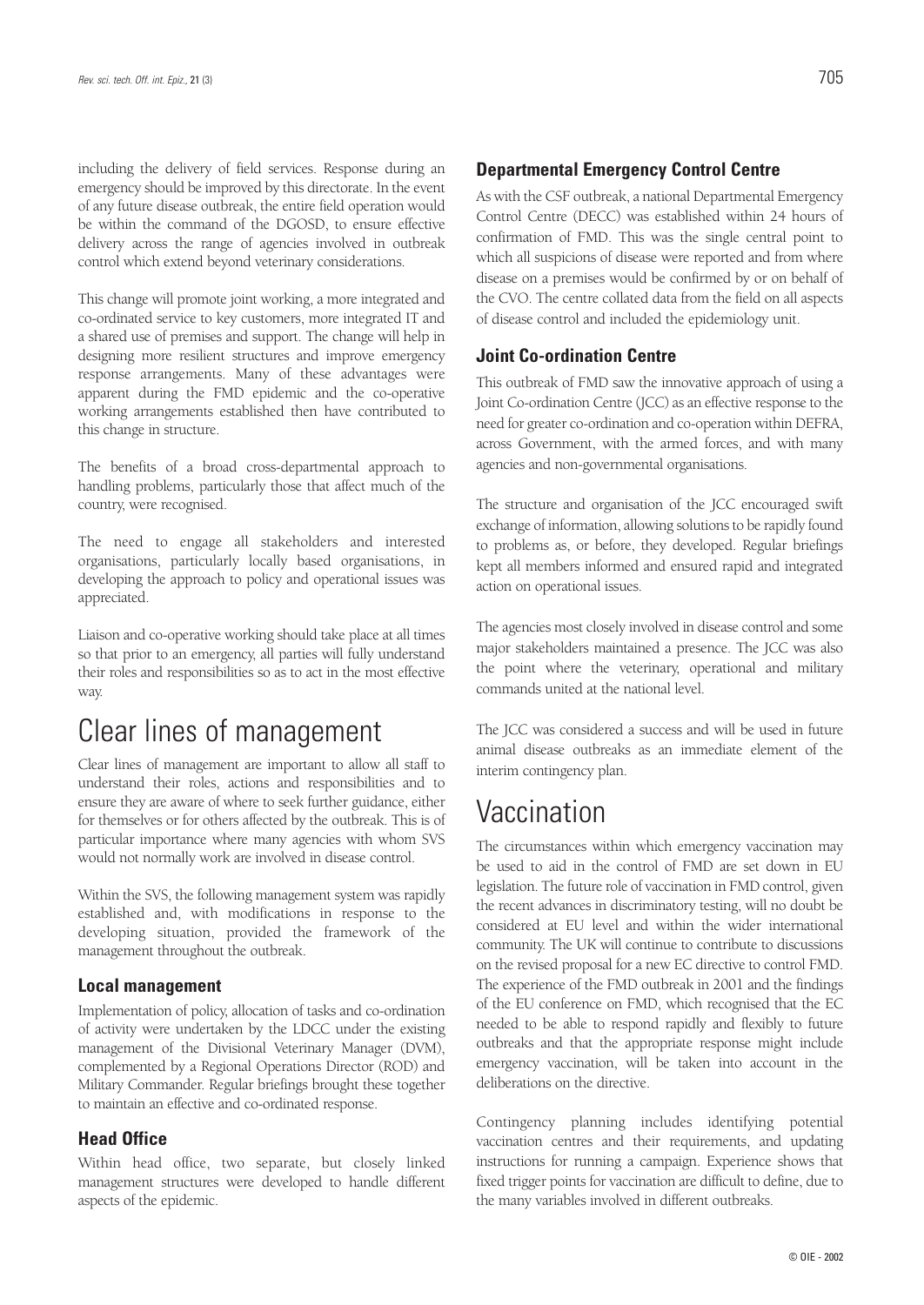# Animal identification and movement controls

This FMD epidemic reinforced the importance of establishing individual identification of sheep and the UK is supporting the efforts of the EC to improve identification, tracing and movement controls of sheep. The EC is in favour of electronic identification, as the large numbers involved, together with the difficulties of tracing and recording individual sheep using ear tags and paper records, make a manual system of sheep tracing impractical. The UK has established interim systems of recording movements between flocks using ear tags, but not individual identification. The UK will continue to participate fully in discussions in the EU.

# Independent and open scientific advice

Government veterinary advice was provided by the CVO. In developing this advice, the CVO drew on the knowledge and expertise of staff in the SVS, at the IAH in Pirbright (the World Reference Laboratory for FMD) and the VLA, including veterinary epidemiologists. As well as expertise from other Government agencies and, in line with recommendations in the Phillips Inquiry into BSE (2), effort was particularly directed to ensuring that this included advice from independent veterinarians and scientists. Regular weekly meetings were held with senior representatives of the veterinary profession at which the disease and control methods were discussed.

To allow the development of independent scientific advice and greater openness of scientific data, the Government Chief Scientific Adviser rapidly established an FMD science group. This included three teams of university-based epidemiological modellers and one from the VLA, as well as Government veterinary epidemiologists, veterinary experts, serologists, practising veterinarians and logisticians. Advice from the discussions of this group played a role in the development of culling policies, slaughter targets and other policies to control the epidemic. Advice from the CVO and the FMD science group was made public wherever possible.

# Keeping the countryside open

The dissemination of FMD before the disease was reported meant the necessary eradication measures would affect a wide geographical area. DEFRA believes that the eradication policy was correct, but recognises that managing the effect on the wider community of disease control, slaughter, disposal and biosecurity measures is a major exercise and needs to be included in future contingency planning. A balance must be struck between the twin imperatives of disease control and minimising the consequences on the rural economy.

In the early weeks of the outbreak, pressure from farmers, the media and overseas governments favoured a restrictive approach to countryside access. However, this did not provide sufficient grounds for closures which only occurred once objective, veterinary justification for the action was demonstrated. In the light of increasing knowledge about the disease, the justification was refined after further veterinary risk assessments were performed. As the impact of closures on rural tourist businesses became apparent, the balance of public and media opinion shifted, although a significant part of the population continued to take the view that any precaution that might reduce disease spread was justified.

In particular, consideration should be given to the following:

– the importance of basing decisions on published veterinary risk assessments as occurred in 2001, and assessment of the likely impact of disease control measures on the non-farming economy

– the importance of explaining clearly to the public, and national and international media, the basis on which decisions have been taken, including an explanation of the risks that nonfarming countryside users may pose to disease control

– the need to convey tailored messages to different target audiences

– the difficulty of qualifying a precautionary message and relaxing controls once more information and advice is available.

However, responses need to remain flexible as the characteristics of an outbreak become more defined and for all who are affected by the outbreak to be aware that the overriding principle is the control and eradication of the disease.

# Engagement with other countries

### **European Union**

One of the main lessons that was appreciated and acted upon very early in the epidemic was the importance of engaging fully and openly with other EU member states, the EC and the OIE. The EC and the OIE were kept fully informed of progress in controlling the epidemic. Such active participation enabled decisions to be taken promptly, which were of direct assistance during the outbreak. This allowed for rapid and highly targeted responses by those other member states to which animals from the UK had moved.

The EC and member states were willing to aid in the eradication programme and to adopt decisions at short notice,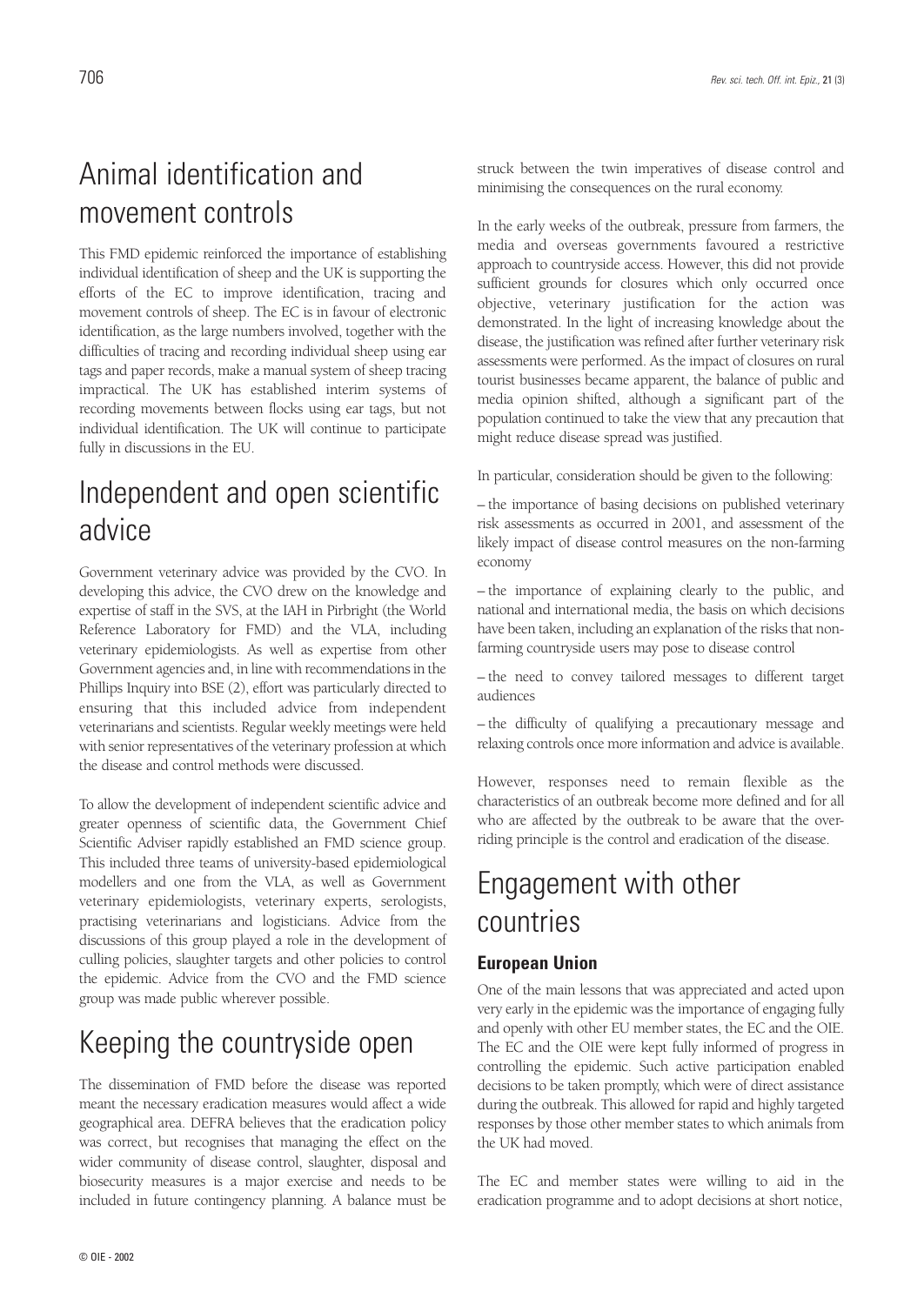such as permitting emergency vaccination of cattle in Cumbria and Devon, although in the event, this option was not used.

Keeping the EC and member states fully informed of progress with disease control contributed to the timely lifting of the various export bans that were imposed on the UK at the commencement of the epidemic and restoration of the FMDfree status of the UK early in 2002.

Engagement with other member states helped secure rapid veterinary assistance from the EU as well as from the United States of America, Canada and Australia.

### **Impact of the disease internationally**

Media images of the control of FMD had severe impacts overseas. Staff in British embassies overseas were involved in providing information about the true situation in the UK. Many issues were addressed, including the following:

– human health implications of FMD

– incorrect reports of food shortages in the UK

– the possibility that disease could be transported to other countries.

There was a need to address concerns that all possible measures were being taken to control the outbreak, while not implying that the countryside was closed. Many overseas activities were affected for which timely and accurate advice was provided from DEFRA to support efforts of the British embassies to counter the damaging effect of misconceptions about FMD. Such activities included the following:

*a*) military training (Canada)

*b*) school exchanges (Europe)

*c*) exports of other products from non-FMD susceptible animals:

– fish (to Russia)

– grain (to North Africa).

## Actions taken

### **Swill feeding of pigs banned from May 2001**

From the commencement of the epidemic, there was speculation that FMD had entered the country via infected or contaminated meat or meat products. The UK banned the feeding of unprocessed waste to livestock in 1973, but a permanent ban on the feeding of all waste to livestock, whether processed or not, was introduced early in the epidemic. On 3 May 2001, legislation on the following came into effect:

– ban on the production and feeding of swill from catering waste which contained meat or meat products or products that had been in contact with meat or meat products

– ban on the use of poultry slaughterhouse waste and fish waste in swill

– maintenance of a ban on the access to livestock of any imported catering waste.

### **Controls on the imports of meat and meat products**

The FMD epidemic has drawn public attention to the potential for exotic diseases to be imported. The Government had already implemented measures but is taking further steps to tighten these controls.

Imports of meat into any EU state from a country outside the EU are required to conform to EU rules on conditions and veterinary certification. In addition, incoming meat consignments must be presented at a border inspection post (BIP) where all are subject to documentary and identity checks and at least 20% undergo physical checks. This is audited by the Food and Veterinary Office of the EC and monitored by DEFRA.

Cross-government consideration of the problem of illegally imported animal products is being led by DEFRA. Port Health Authorities are being encouraged to exercise greater vigilance in all imported consignments checks. The Food Standards Agency is responsible for public health aspects of such imports and for imports of other food products. Particular attention is being paid to retail outlets where illegally imported products may be sold.

Illegal imports of meat can be made by travellers bringing small quantities in their luggage or traders smuggling meat in containers supposedly holding other products. Detection in both these cases is very difficult but depends on spot checks by Port Health and Customs Officers with consideration being given to the use of detector dogs and X-ray machines.

Action already taken by the Government against this smuggling activity includes the following:

– increased public awareness using posters at the principal airports and ports, with information provided by UK embassies, airlines and travel agents to travellers before departure to the UK. Action for in-flight initiatives is also being taken forward, e.g. video, public announcements

– increased enforcement powers

– improved intelligence gathering and sharing of information

– a risk assessment has been commissioned to analyse the probability of illegal imports of animal products, the probability of such imports being infected with FMD or other List A notifiable diseases, and the probability that any infected illegal imports will reach susceptible livestock. This information will be used to better target enforcement resources.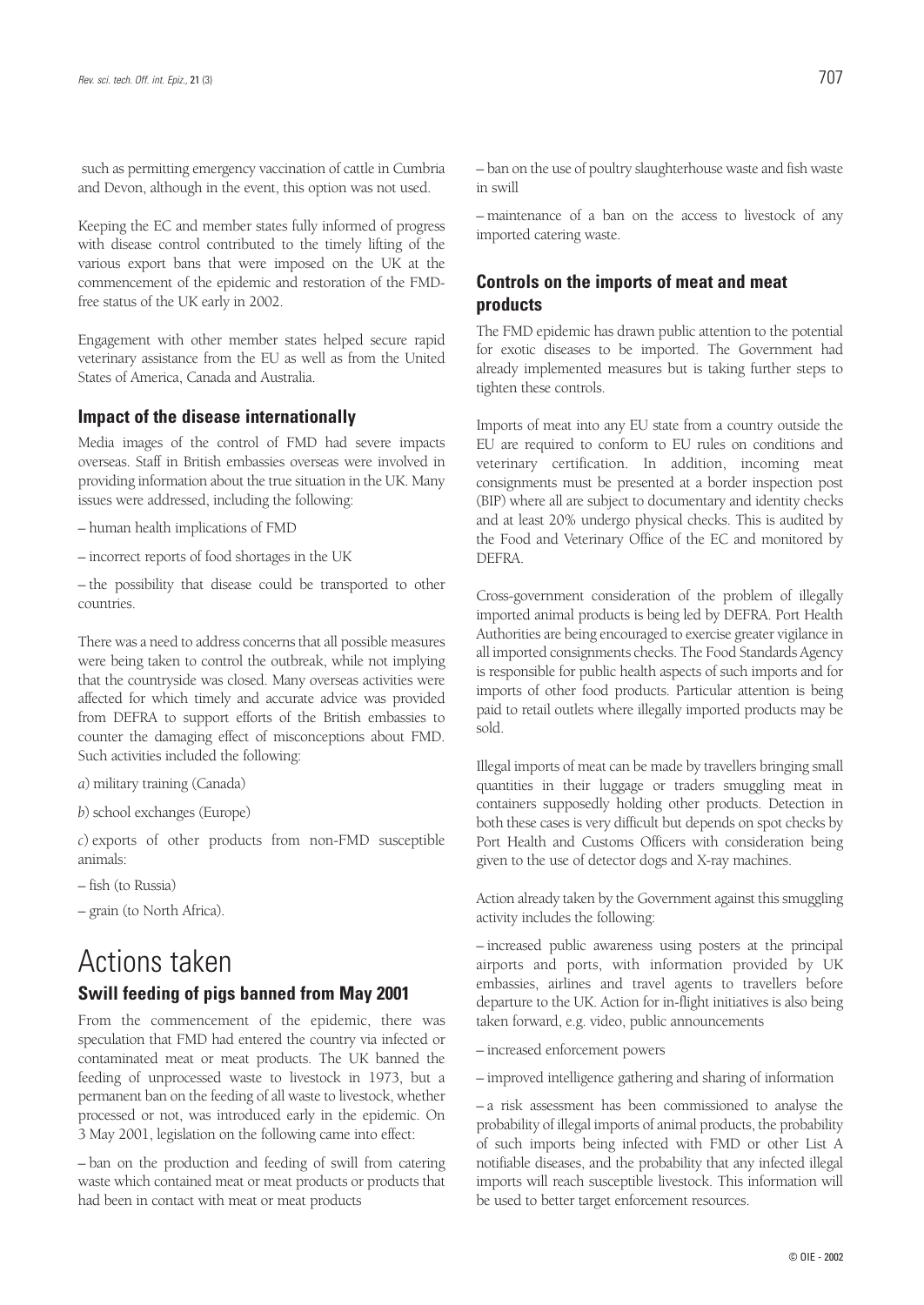Control of FMD has always depended on the imposition of, and compliance with, tight rules on biosecurity. This requires a partnership between Government and the farming industry to make such advice and guidance widely available at the earliest opportunity and to react in a responsible and resolute way.

During this epidemic of FMD, the importance of maintaining biosecurity became a major issue with many cases of disease caused by inadequate compliance. Strict restrictions were imposed in certain areas where the level of biosecurity was contributing to disease spread. Within these restricted infected areas, very high standards of biosecurity were required of all livestock keepers and of milk tankers, grain lorries and all vehicles visiting farms. These strict controls proved effective and, subject to veterinary assessment, would be implemented immediately in any recrudescence or new outbreak.

The Government has demonstrated commitment to emphasising that adequate disease control can only be maintained by implementing sound biosecurity measures. This is a lesson that must be learnt by the entire farming community if outbreaks of disease are to be prevented, controlled and eradicated.

# Conclusions

The FMD epidemic in the UK in 2001 occurred almost entirely in sheep in a country that had been FMD-free, without vaccination for a considerable period of time and where the

industry was of a highly complex nature involving dealers, markets and movements.

Existing instructions and plans were initially effective in dealing with cases as they developed, but the scale of the epidemic rapidly overwhelmed available resources.

Many lessons were learned during the epidemic and implemented immediately.

Further lessons learned with hindsight will continue to be assessed and implemented.

Future disease control methods will continue to develop, incorporating all the knowledge that becomes available during outbreaks and with the benefit of hindsight. Contingency plans both in the UK and elsewhere are being reviewed in the light of this experience.

The difficulties faced by the UK were highlighted in a report by a European Commissioner (5). Despite the best possible preparations, events may still occur on a scale that no-one could have envisaged, the response to which becomes a task of monumental proportions.

Lessons will, and must, continue to be learned. Perhaps the most important is that disease is unpredictable and whilst previous experiences and outbreaks may serve as a guide for actions in the future, no two outbreaks are the same and responses to them must remain flexible and adaptable.

■

# **Contrôle de la fièvre aphteuse : les enseignements de l'épizootie survenue en Grande-Bretagne en 2001**

J.M. Scudamore & D.M. Harris

### **Résumé**

En 2001, une épizootie de fièvre aphteuse sans précédent frappait la Grande-Bretagne. Elle s'est caractérisée par la propagation généralisée du virus aux ovins, en raison de la présence non signalée de l'infection, pendant au moins trois semaines avant la détection du premier cas. Conformément aux plans d'urgence, les procédures existantes ont permis de maîtriser rapidement la maladie dans les nombreuses régions où des foyers avaient été observés. Ailleurs, la maladie a pris une telle ampleur et s'est propagée à une telle vitesse que les services vétérinaires ont dû bénéficier d'un solide appui administratif civil et militaire pour mener à bien leurs opérations sur le terrain.

En juin 2002, date à laquelle fut rédigé cet article, les autorités britanniques avaient déjà tiré un certain nombre d'enseignements essentiels. Les résultats des enquêtes en cours viendront certainement enrichir cette expérience et expliquer comment il conviendra désormais de gérer une épizootie de cette nature et de cette importance. Les premières leçons soulignent d'ores et déjà la nécessité d'améliorer les plans d'urgence, d'apprécier plus globalement l'impact de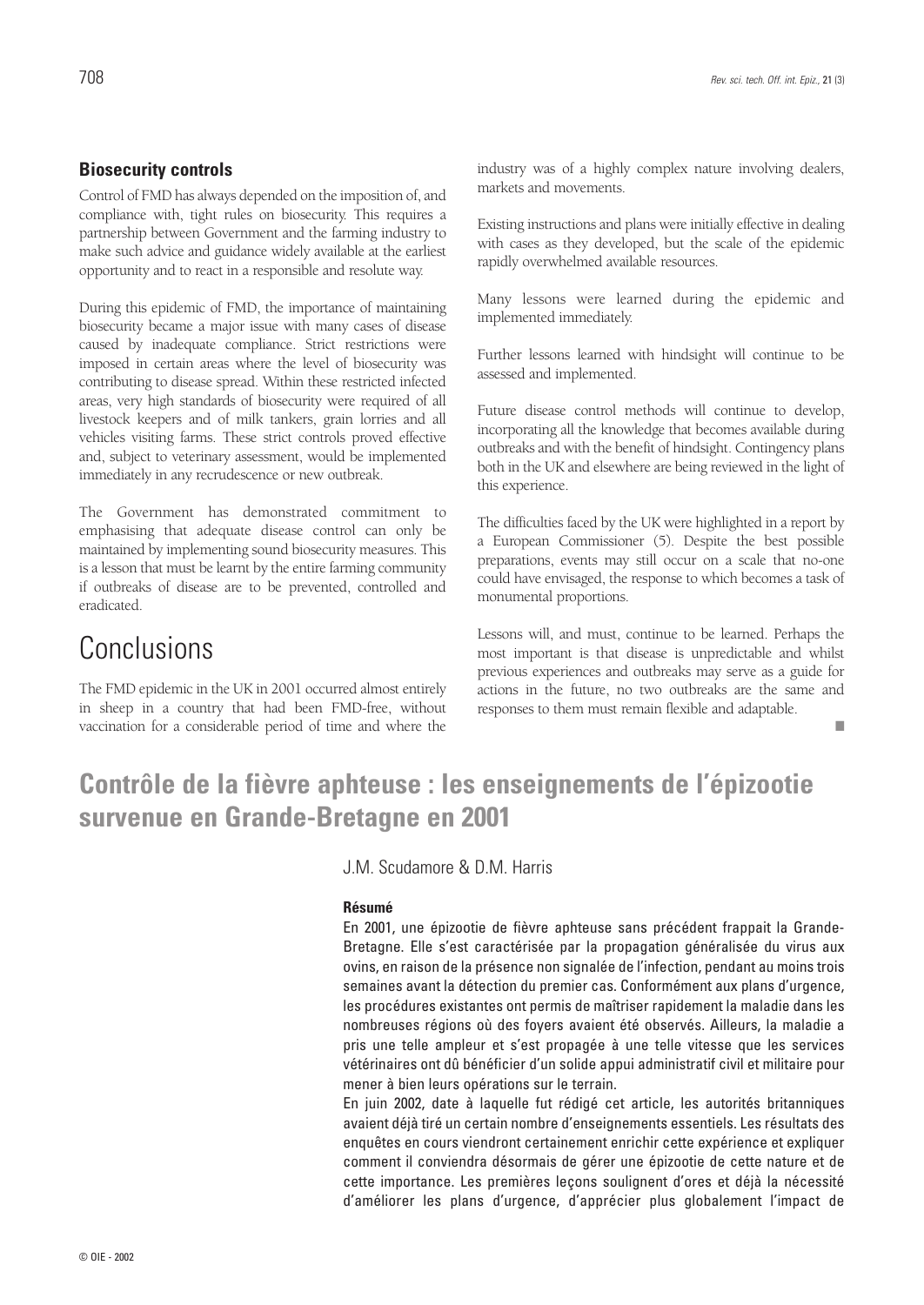l'épizootie sur les entreprises et les collectivités rurales, de s'interroger sur un éventuel recours à une vaccination d'urgence, de déterminer la capacité de réaliser les analyses sérologiques et, enfin, d'améliorer l'identification et le contrôle des animaux et de leurs déplacements, l'élimination des cadavres, les communications, ainsi que la gestion des données et de l'information.

Les auteurs présentent ces premiers enseignements, qui constituent le fondement de la position officielle exprimée lors des enquêtes. D'autres leçons seront tirées en fonction des résultats de ces enquêtes.

#### **Mots-clés**

Communication – Épizootie – Fièvre aphteuse – Grande-Bretagne – Gestion des urgences – Prophylaxie – Royaume-Uni.

■

## **Control de la fiebre aftosa: lecciones de la experiencia del brote de 2001 en Gran Bretaña**

J.M. Scudamore & D.M. Harris

#### **Resumen**

En el año 2001, Gran Bretaña conoció una epidemia de fiebre aftosa de una magnitud sin precedentes. Una de sus características fue la extensión generalizada de la enfermedad a los ovinos, debida al lapso de al menos tres semanas que transcurrió entre la presencia de la enfermedad y la detección y notificación del primer caso. Conforme a lo esperado, los protocolos de los planes para situaciones imprevistas sirvieron para atajar con rapidez la enfermedad en muchas de las zonas del país donde se habían comunicado brotes. Pero en los demás lugares los servicios veterinarios no dieron abasto ante la magnitud y velocidad de propagación de la epidemia, lo que hizo necesario un nutrido apoyo militar y administrativo para poder realizar las labores operativas.

En la fecha de redacción del presente artículo (junio de 2002), el Gobierno del Reino Unido ya ha extraído una serie de conclusiones fundamentales de esa experiencia y seguirá haciéndolo apoyándose en las investigaciones ulteriores para dilucidar el mejor modo de hacer frente en el futuro a un eventual brote de tan inusitadas dimensiones y singular naturaleza. Las conclusiones extraídas hasta ahora apuntan a la necesidad de mejorar los planes de emergencia, lograr un seguimiento más amplio en las explotaciones y comunidades rurales, reconsiderar el posible uso de vacunaciones de emergencia, disponer de mayor capacidad serológica y mejorar la identificación de los animales, el control de sus movimientos, la eliminación de sus cadáveres, las comunicaciones, el tratamiento de datos y la gestión de la información.

Los autores exponen las primeras enseñanzas extraídas de la epidemia, que sentaron las bases de las respuestas oficiales a las peticiones de investigación. Es de prever que los resultados de esas encuestas sigan deparando lecciones de interés.

#### **Palabras clave**

Comunicación – Control – Epidemias – Fiebre aftosa – Gestión de emergencias – Gran Bretaña – Reino Unido.